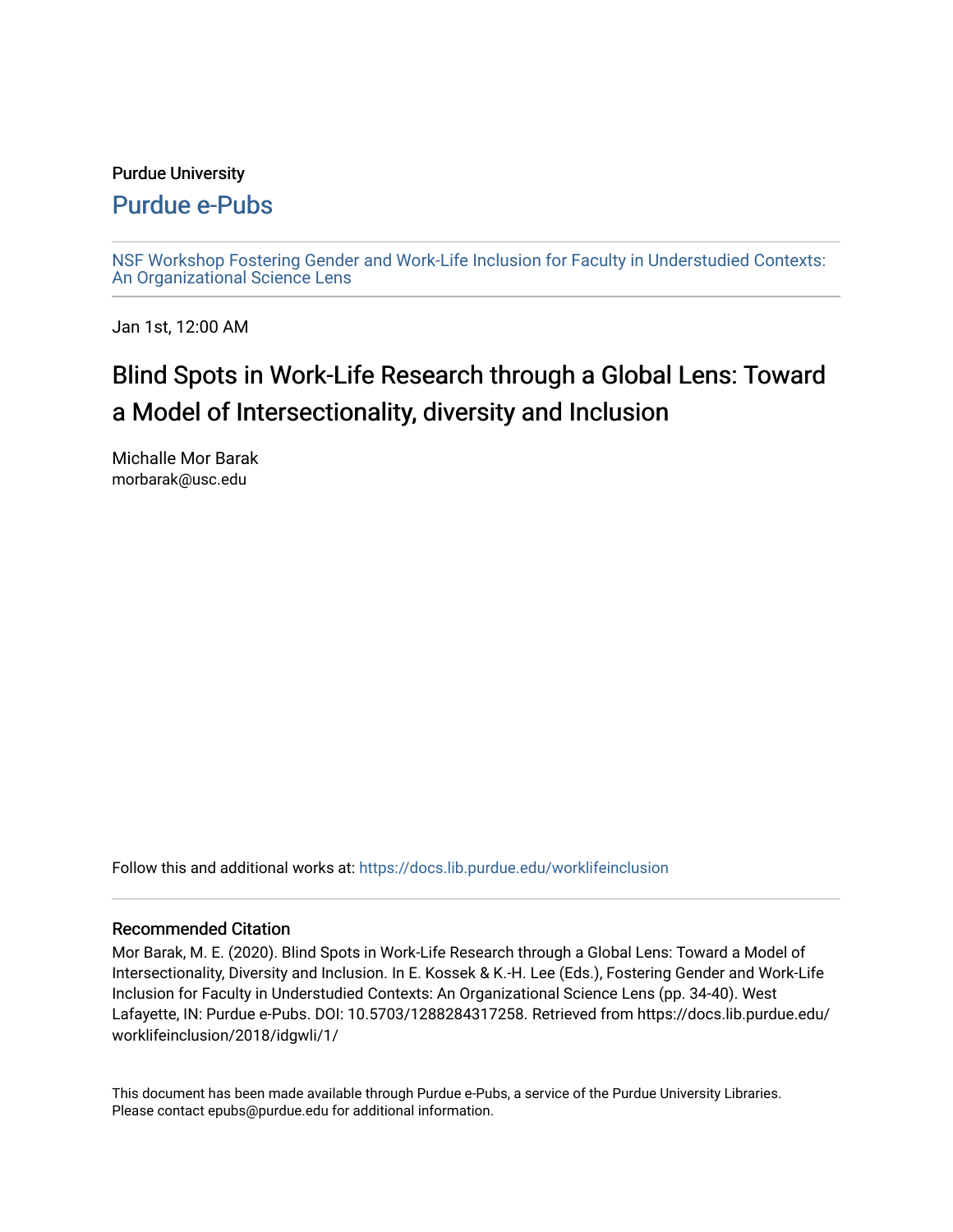## **Blind Spots in Work-Life Research through a Global Lens: Toward a Model of Intersectionality, Diversity and Inclusion**

Michàlle E. Mor Barak University of Southern California

 requests a meeting with the Dean regarding a personal matter. She meeting, she shares that her mother-in-law was diagnosed with stage 4 cancer. She is requesting family leave to fly to her home other family members living near by. The faculty member notes that A faculty member woman immigrant from an Asian country, is a productive researcher and a stellar faculty member. During the country and care for her mother-in-law. The Dean asks if there are her husband has two younger sisters who live in the same city as the mother. The Dean lifts an eyebrow and says "so why do *you*  need to be there?"

 Work-life research in the past several decades has contributed a great deal to our knowledge base (e.g., Kinman, G., & Jones, F. ,2008, Shek, et al 2018). Yet this research has suffered limitations due to its focus on certain forms of labor – primarily employees in work organizations – and on certain aspects of family and life -- mostly traditional western. In their thorough review of the research at the juncture of work life, diversity and inclusion, Ozbilgin et al., 2011 highlight the importance of examining areas that previous research has overlooked. The authors advocate for research that would utilize broader definitions of the terms 'work' and 'life' and open up this body of research to more diverse and inclusive human life experiences. 'life' and open up this body of research to more diverse and inclusive human life experiences.<br>Academic life is a case in point that demonstrates this complexity. Research findings from consequences for the workforce and the quality of higher education (Kinman & Jones, 2008). Expanding our understanding of what 'work' and 'life' mean to non-traditional groups, while diversity of work and life experiences, adding a global lens for further depth of analysis. several countries suggest that academic employment has become more stressful with serious finding new ways to address those differences, will help to reconcile the work-life conundrum in an increasingly diverse and global workforce, and to foster a climate of inclusion in organizations (Mor Barak, 2017). This paper identifies blind spots in work-life research and offers a conceptual model for future research by using intersectionality theory to examine **Background and Theoretical Framework** 

1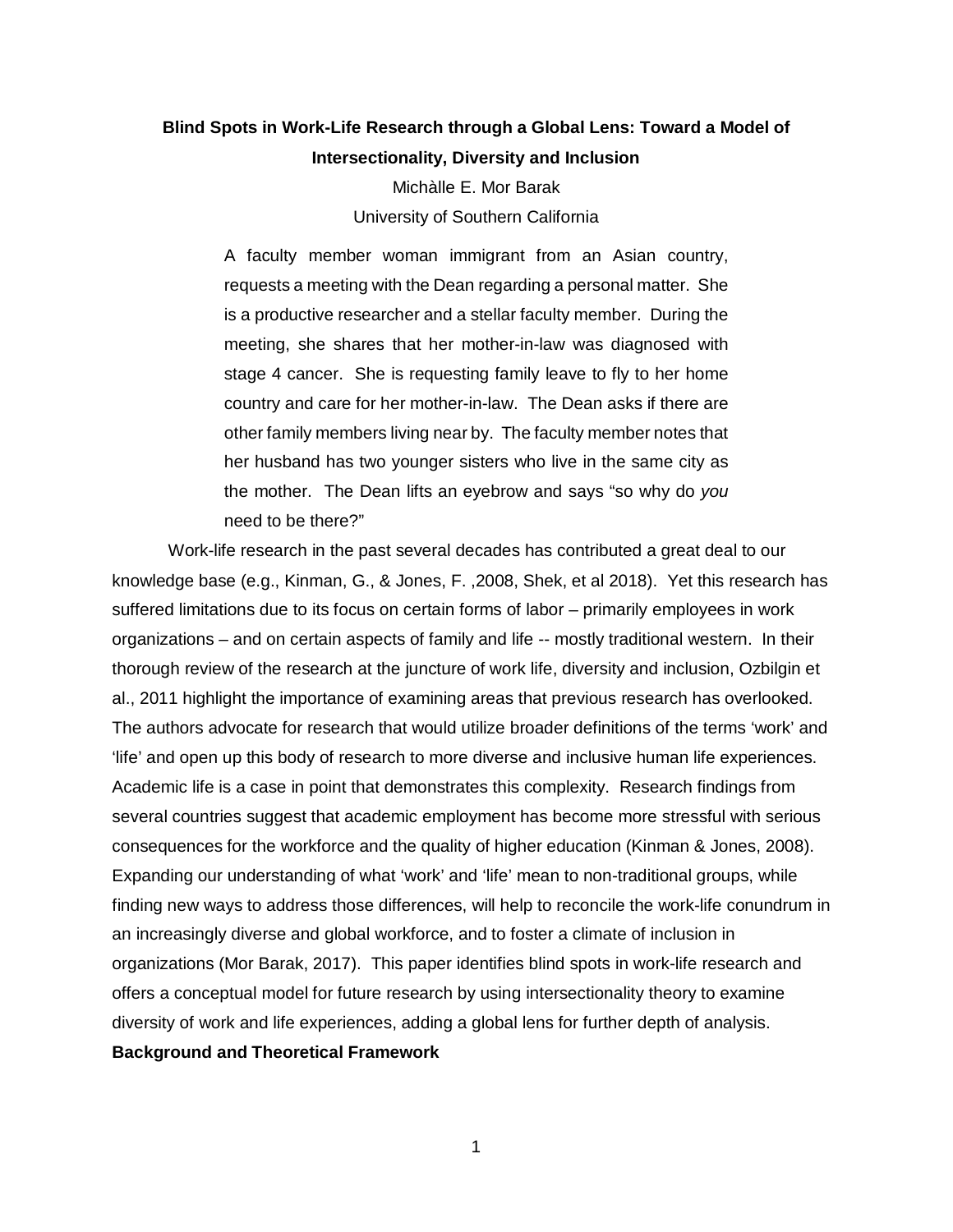that they are *not* viewed by top management as an integral part of the organization (Mor Barak, highlighting the two axis that comprise inclusion: belongingness and uniqueness. Simply put, people want a sense of belonging to the organization while, at the same time, they wish to be recognized for who they really are as individuals. They do not want to give up their unique characteristics for the sense of belonging (assimilation), nor do they want to give us their sense One of the most significant problems facing today's diverse workforce is that of exclusion -- the reality experienced by many and the perception of even greater numbers of employees 2017). The inclusion-exclusion continuum is central to the discussion in this paper and is defined as: "… the individual's sense of being a part of the organizational system in both the formal processes, such as access to information and decision-making channels, and the informal processes. (Mor Barak, 2000b, 2006). Shore et al., (2011) refined the definition by of belongingness in holding on to their unique characteristics (exclusion).

 Intersectionality theory provides a useful framework for understanding the relationship of viewing the overlap between different forms of social inequality, oppression, discrimination and exclusion to create a multidimensional picture diversity (Crenshaw, 1989; Lutz, Herrera Vivar, & Supik, 2011; Mor Barak, 2017, Ch. 7; Icaza Garza, R. A., & Vázquez, R. 2017). societal structure (Acker, 2006; Mahalingam ,2007). Intersectionality challenges the notion that social problems can be broken down into separate issues that only affect specific identity groups, such as focusing only on race or gender and ignoring the overlap of these two identities. terms of discrete categories creates artificial boundaries, encourages mutually exclusive between work-life, diversity and inclusion in organizations. The theory highlights the importance Furthermore, it addresses the combined inequalities associated with characteristics such as class, gender and race and their association with access to power in the organizational and Accordingly, the "single axis framework" in which discrimination and oppression are framed in interests, and promotes inter-group conflict (Crenshaw, 1989; Cho et al., 2013; Wells et al., 2015; Macias, & Stephens, 2017).

 Intersectionality theory, therefore, promotes the idea that each person experiences bias identities interact with each other (Crenshaw, 1989; McBride et al., 2015). The notion that singular characteristics, such as gender or marital status, cannot adequately capture the human diversity and inclusion. For that reason, Ozbilgin et al. (2011) have argued that the in a unique way because each simultaneously carries multiple and complex identities and these experience with respect to power, central to intersectionality theory, is the very characteristic that makes this theory particularly suitable to understanding the connection between work-life,

2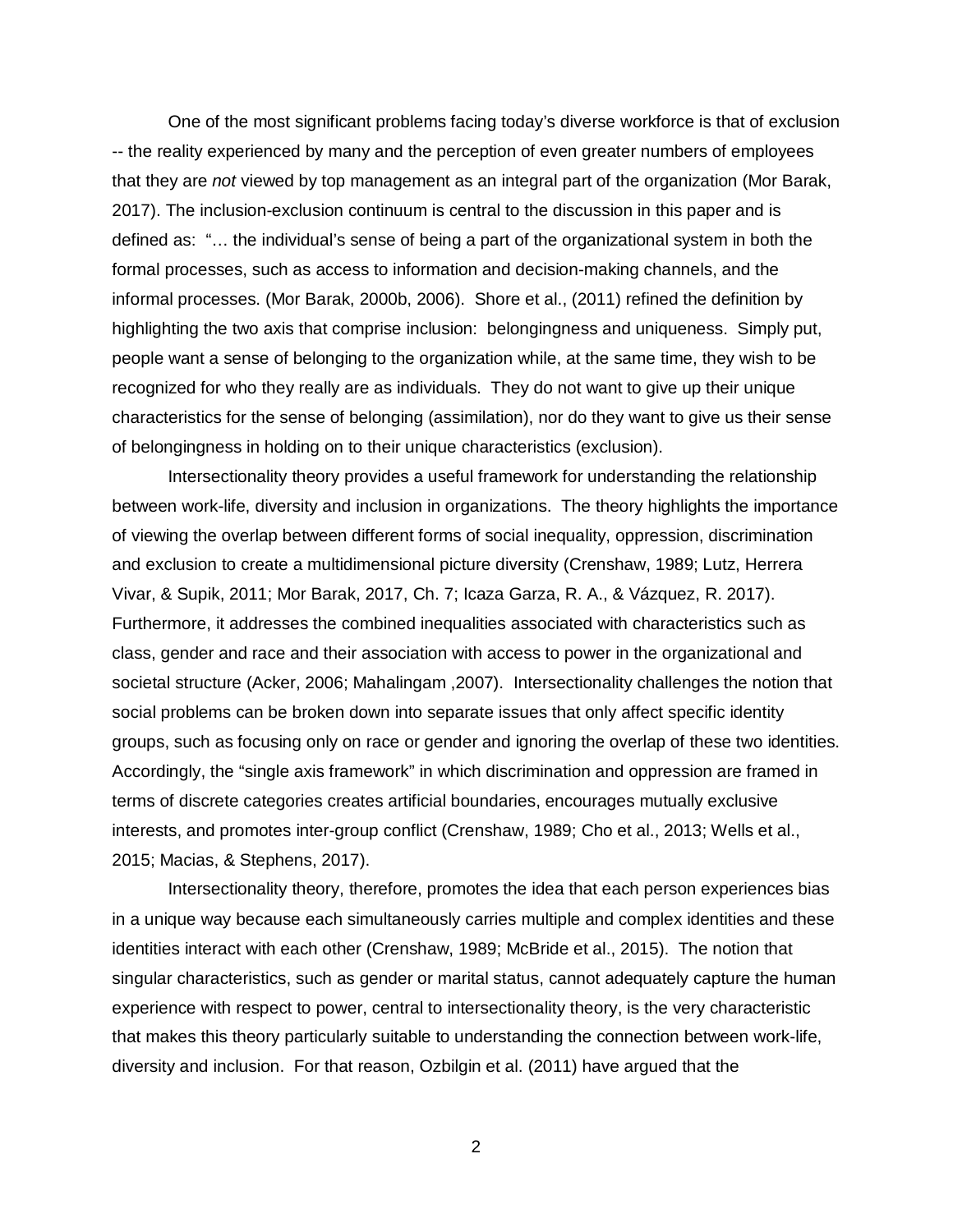work-life research. intersectional approach is useful in addressing areas that have previously been overlooked by

#### **Identifying Overlooked Research Areas**

 Upon reviewing the work-life literature, it is clear that there is need to expand the lens, to understand the experience of inclusion or exclusion in work organizations. To illustrate definitions of the 'work' and 'life' domain, using intersectionality theory and applying a global the issues, I highlight below specific areas that work-life research has overlooked or sparsely examined.

 Emerging as a distinct domain in the 1990's, work-life research has focused primarily on has evolved into work-life with expanded focus, it has not yet been able to capture the full spectrum of the life experiences, nor the variety of work experiences, of today's diverse and families of immigrants (e.g., Wilkinson, Tomlinson, & Gardiner, 2017). The latter is particularly important for life in academia as scholars sometimes emigrate from one country to another accommodate independent careers. women's issues in more traditional, white middle class concerns. Though the research domain global workforce. For example, research still mostly focuses on traditional models of white middle-class families with attention to the needs and expectations of married women who are mothers and caregivers (Ollier-Malaterre, & Foucreault, 2017; Ozbilgin, 2011). Expanded emphasis needs to be placed on the needs of men, single people, non-traditional families, and following career opportunity and partners may resort to living apart long distance to

 expectations. This expansion needs to include such areas as leisure/self-care, religious affiliations, community involvement, volunteer commitments, life responsibilities of single persons, unpaid domestic work and other personal activities and needs (Ollier-Malaterre, & Foucreault, 2017; Ozbligin et al, 2011). Some aspects that are specifically relevant to academics are the "spillover" and lack of boundaries between work and life (Bell, Rajendran & and to receive responses at the same time. A second neglected area is that of defining life outside of family demands and Theiler, 2012). This flexibility, typically considered an advantage for work-life balance, also means that with work always pressing and available, academics are sometimes not available to family members, to civic engagement, religious activities, or to enjoy leisure time. It is not unusual for an academic to send an email to a group of colleagues after midnight on a weekend

### **Toward a Model of Intersectionality, Work-Life and Inclusion in the Workplace**

 intersectionality that connects work-life and inclusion as depicted in Figure 1. 3 To address gaps in the work-life research, I am proposing a conceptual model based on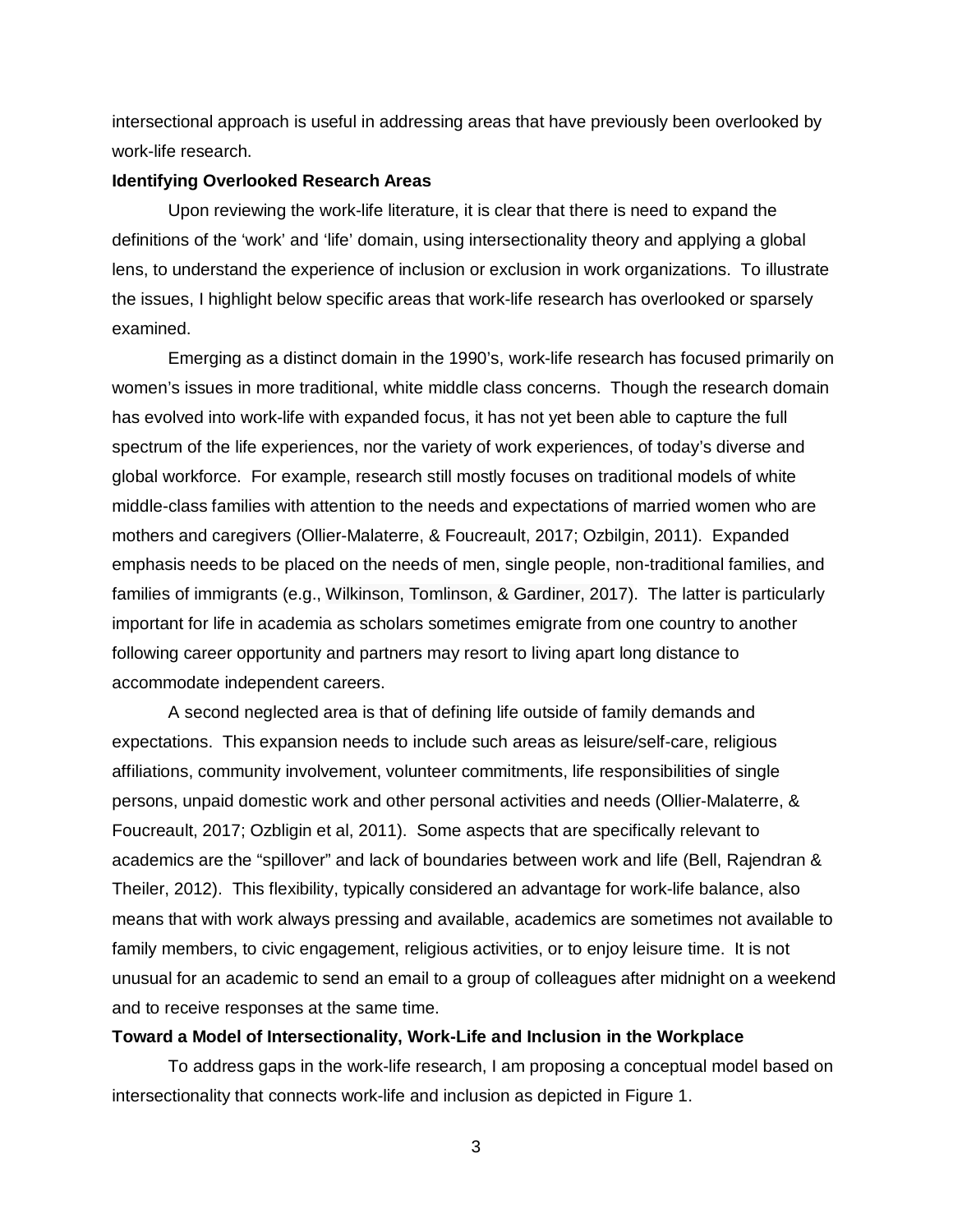

 This model is particularly relevant to academia in which job flexibility is typically available but among Australian academics found that taking work home to complete unfinished tasks was and led to increased work-life conflict (Bell, Rajendran & Theiler 2012). Future research should structures and their relationship to exclusion. These are abundantly evident in academia in members of one or more underrepresented groups are typically less likely to be among the Figure 1: Theoretical Perspectives on Diversity, Intersectionality, Work-Life and Inclusion does not necessarily promote work-life balance. For example, a study on stress and work-life common among the study participants leading them to have less time to dedicate to home life focus on expanding the domains of work and life to explore issues of intersectionality and power which the stratified power structure is often tied to intersectionality because academics who are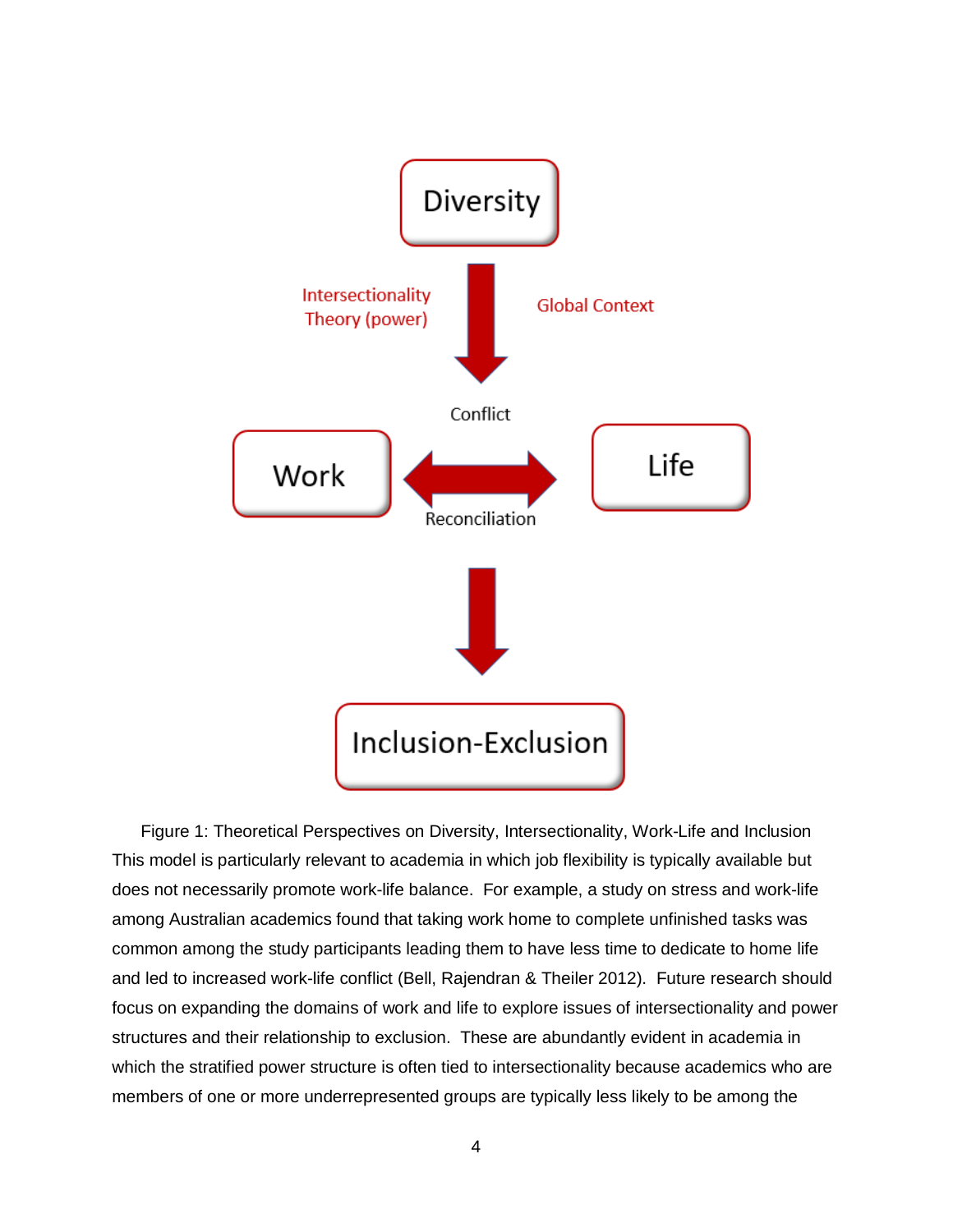more privileged academic groups and to experience exclusion (Zimmerman, Carter-Sowell, & work-life experiences and individual perceptions of inclusion or exclusion in the workplace. Xu, 2016). Future research should focus on expanding the domains of both work and life. It should be informed by intersectionality theory to examine the relationship between diversity,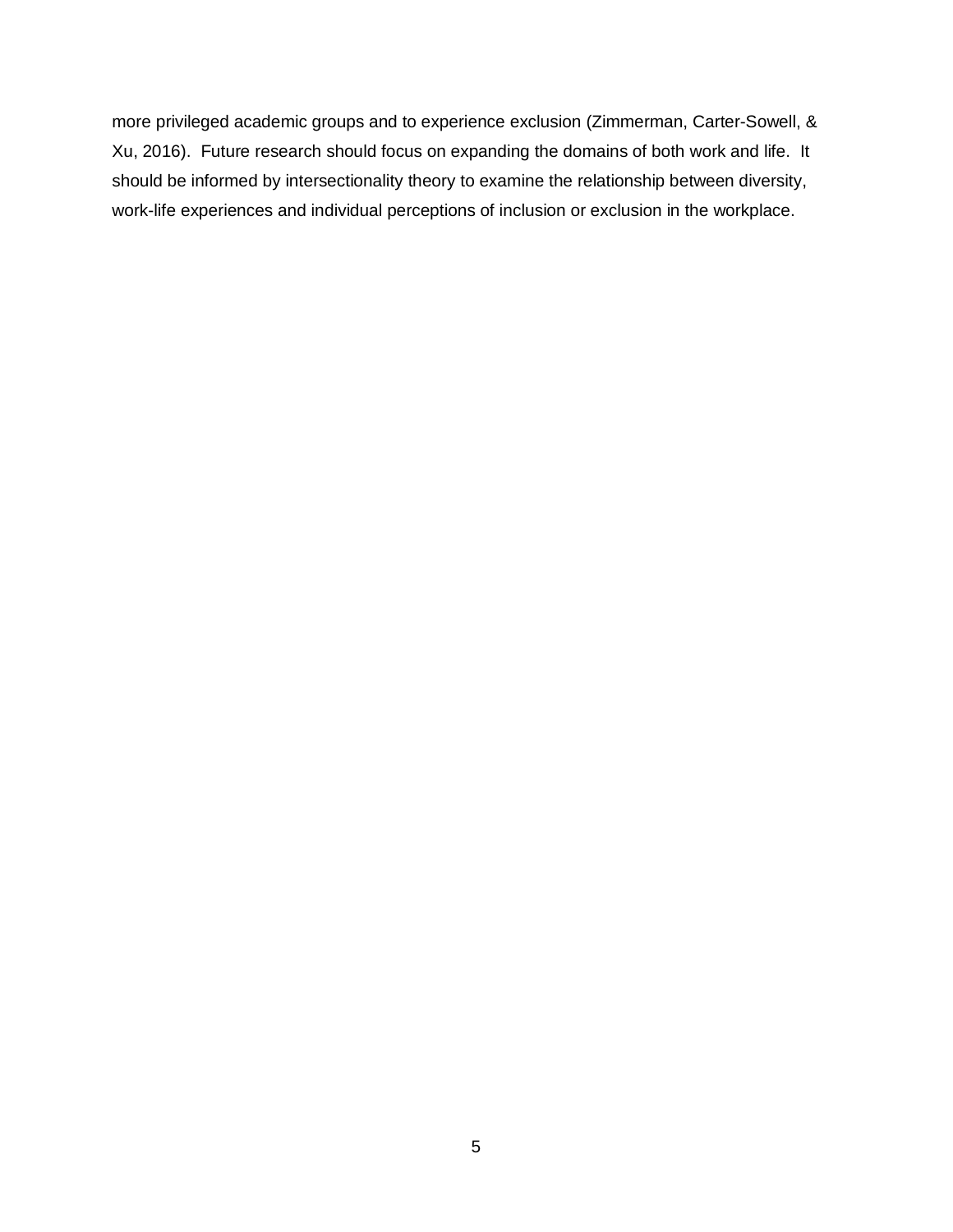#### References

- Acker, J. (2006). Inequality regimes: Gender, class, and race in organizations. *Gender & society*, *20*(4), 441-464.
- Bell, A. S., Rajendran, D., & Theiler, S. (2012). Job stress, wellbeing, work-life balance and work-life conflict among Australian academics. *E-Journal of Applied Psychology*, *8*(1),  $\frac{6!}{1!}$ <br>work<br>25-3<br>aw,  $\frac{1}{1!}$ 25-37 .
- Crenshaw, K. (1989). Demarginalizing the intersection of race and sex: A black feminist critique of antidiscrimination doctrine, feminist theory and antiracist politics. *U. Chi. Legal F.*, *1989*, 139-167.
- Cho, S., Crenshaw, K. W., & McCall, L. (2013). Toward a field of intersectionality studies:  Theory, applications, and praxis. *Signs: Journal of Women in Culture and Society*, *38*(4), thec<br>Thec<br>785-785-810.
- Icaza Garza, R. A., & Vázquez, R. (2017). Intersectionality and Diversity in Higher Education. International Institute of Social Studies of Erasmus University, *7/8*, 349-357.
- Kinman, G., & Jones, F. (2008). A life beyond work? Job demands, work-life balance, and wellbeing in UK academics. *Journal of Human Behavior in the Social Environment, 17*(1 2), 41-60.
- Lutz, H., Vivar, M. T. H., & Supik, L. (2011). Framing intersectionality: An introduction. *Framing intersectionality: Debates on a multi-faceted concept in gender studies*, 1-24.
- Macias, A., & Stephens, S. (2017). Intersectionality in the field of education: A critical look at race, gender, treatment, pay, and leadership. *Journal of Latinos and Education, 18*(2), 1 7.
- Mahalingam, R. (2007). Culture, power and psychology of marginality. In Fuligni, A. (ed.), *Contesting Stereotypes and Creating Identities: Social Categories, Social Identities, and Educational Participation* (pp. 42–65). New York: Sage.
- McBride, A., Hebson, G., & Holgate, J. (2015). Intersectionality: Are we taking enough notice in 5, 7..,<br>the fi<br>341.<br>rak, l the field of work and employment relations?. *Work, employment and society*, *29*(2), 331 341.
- Mor Barak, M. E. (2000). The inclusive workplace: An ecosystems approach to diversity management. Social work, 45(4), 339-353.
- rak, 1<br>child<br>548-Mor Barak, M. E., Levin, A., Nissly, J. A., & Lane, C. J. (2006). Why do they leave? Modeling child welfare workers' turnover intentions. *Children and Youth Services Review*, *28*(5), 548-577.